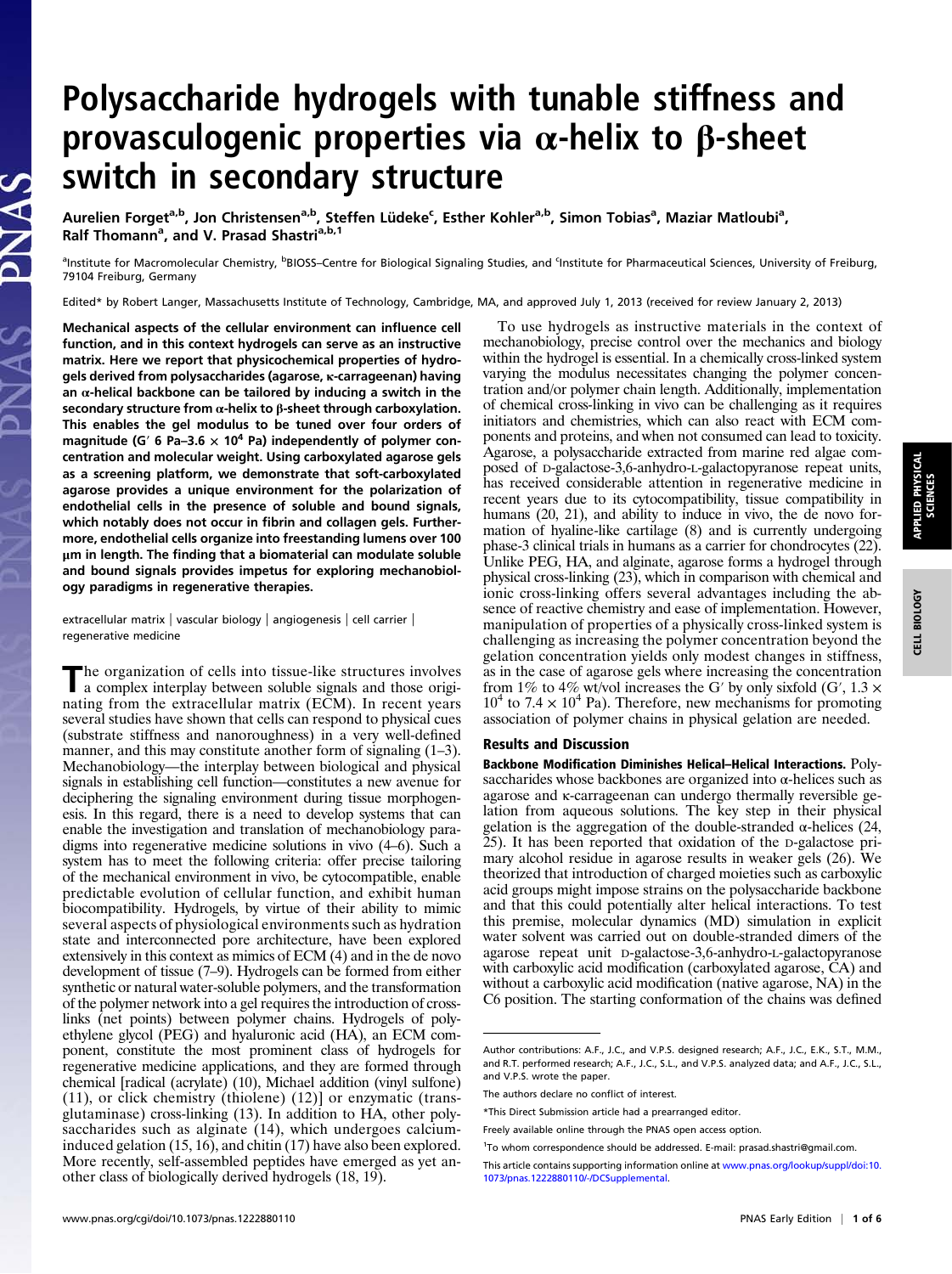on the basis of the crystal structure of agarose and fiber X-ray diffraction data reported for the agarose double helix (24). Although a double α-helical conformation was imposed on both systems at the start of the simulation [\(Fig. S1](http://www.pnas.org/lookup/suppl/doi:10.1073/pnas.1222880110/-/DCSupplemental/pnas.201222880SI.pdf?targetid=nameddest=SF1)), 8 ns into the simulation the CA strands started to move apart whereas the NA strands continued to remain in contact (Fig.  $\overline{1}A$ ). At the end of the simulation (12 ns) the CA strands exhibited no interaction with one another whereas the NA strands were, as expected, intertwined into a double-stranded helix (Fig. 1B). The formation of double-stranded helices in proteins and oligonucleotides is driven by the ability of the macromolecular chains to form weak interactions through H bonds. It would therefore be reasonable to assume that the potential for the formation of such interactions would be a function of the distance between the H atoms and the electronegative oxygen (alcohol or carboxylic acid). Because carboxylation promotes separation of the polymer chains, this should also diminish the likelihood of H-bonding interactions. The analysis of the frequency of H bonds on a per frame basis over the entire simulation revealed that carboxylation indeed decreases the propensity of at least one H-bond formation by over 75% compared with NA (Fig. 1C) and furthermore the formation of no (zero) H bonds is almost doubled for CA vs. NA. These observations taken in sum hinted at the possibility that the introduction of a charged carboxylic acid group could potentially alter the associative behavior of the agarose helices.

Carboxylation Promotes a β-Sheet Secondary Structure. One potential outcome of introducing charges along a polymer backbone would be a transition of the polymer chains from a coiled morphology to a more extended morphology due to increased electrostatic repulsion between the chains  $(27)$ . A technique commonly used to study secondary structure in biological molecules is circular dichroism (CD) (28). CD is very sensitive toward changes in the coupling of transition dipole moments, which serves as a probe for secondary structure, e.g.,  $\alpha$ -helices or  $\beta$ -sheets in proteins (28). In NA the CD arises from coupling of C-O-C ether chromophores, leading to positive residual ellipticity with a maximum at 183 nm for α-helices (Fig. 2A) (29). This ellipticity can be directly attributed to the  $\alpha$ -helices, as it is absent in oligomeric agarose obtained



Fig. 1. Backbone modification diminishes helical–helical interactions. (A) A plot of average distance in angstroms between two strands of NA and CA, as determined by the distance between the glycosidic ether oxygens of the two strands in the MD simulation. (B) Snapshot of the MD simulation at t =12 ns for NA (Upper) and CA (Lower). (C) A plot of the frequency of the number of potential H bonds per frame for NA and CA as determined from MD simulations.



Fig. 2. Carboxylation promotes a β-sheet secondary structure. (A) CD spectrum of a 0.15% wt/vol solution of NA and 60-CA obtained below the T<sub>gel</sub>. (B) Plot of the ellipticity at 203 nm as a function of carboxylation. Solution concentration is 0.15% wt/vol. In native agarose 12% of the C6 primary alcohol is not accessible for oxidation due to methylation (23). (C) Ramachandran plot of NA (Left) and CA (Right).

from acid-catalyzed hydrolysis, which is incapable of organizing into an  $\alpha$ -helix [\(Fig. S2](http://www.pnas.org/lookup/suppl/doi:10.1073/pnas.1222880110/-/DCSupplemental/pnas.201222880SI.pdf?targetid=nameddest=SF2)A). To study potential changes to the agarose secondary structure upon carboxylation [\(Fig. S3\)](http://www.pnas.org/lookup/suppl/doi:10.1073/pnas.1222880110/-/DCSupplemental/pnas.201222880SI.pdf?targetid=nameddest=SF3), 93% carboxylated agarose (93-CA) was used as a model system. Like NA, 93-CA exhibits strong positive ellipticity; however, in comparison with NA the maximum is even stronger and red-shifted  $(191 \text{ nm})$  (Fig. 24) and, additionally, the red shift is accompanied by the emergence of a new peak at 203 nm. The new ellipticity at 203 nm can be attributed to the carboxylation of the backbone, as its maximum increases exponentially with carboxylation (Fig. 2B). The change in molar absorptivity and shift to a lower energy excitation wavelength of the primary ellipticity may also be due to chromophore contributions of the introduced carboxyl group to the network of dipolar couplings in the  $\alpha$ -helices in 93-CA. It therefore appears that the modification of the NA backbone promotes a reorganization of the chains leading to a new secondary structure in CA in addition to the native  $\alpha$ -helices. In protein CD spectra positive ellipticity around 217 nm indicates β-sheets (28). Likewise, the secondary structure-related ellipticity at 203 nm in the CD spectrum of 93-CA may be attributed to a βsheet–like conformation of the polysaccharide chains. Further evidence for the molecular reorganization leading to a new secondary structure was obtained by analyzing the MD simulation data. In proteins, the occurrence of helical or β-sheet motifs can be determined using the empirical Ramachandran plot (30). Extending this approach to polysaccharides (31), the empirical distributions of the dihedral angles  $\phi$  and  $\psi$  of the glycosidic backbone [\(Fig. S2](http://www.pnas.org/lookup/suppl/doi:10.1073/pnas.1222880110/-/DCSupplemental/pnas.201222880SI.pdf?targetid=nameddest=SF2)B) were plotted (Fig. 2C). As expected, in the case of NA the Ramachandran plot reveals the predominance of helical conformation. However, in contrast the coordinates of the CA dihedrals are mainly located in the β-sheet region consistent with the CD spectra, and this implies a dramatic reorganization of the polysaccharide backbone upon carboxylation. Such an α-helix to β-sheet transformation, although reported in proteins, is highly restricted but has not been observed before in polysaccharides.

β-Sheet Secondary Structure Influences Chain Organization, Microstructure, and Gelation. To ascertain the impact of the β-sheet structure on the organization of agarose molecules, tapping mode atomic force microscopy (AFM) (32) was used to visualize NA and CA molecules (Fig. 3A). It is clear that the NA strands are organized as helical structures (Fig. 3A, *Inset*), appearing like "a string of pearls"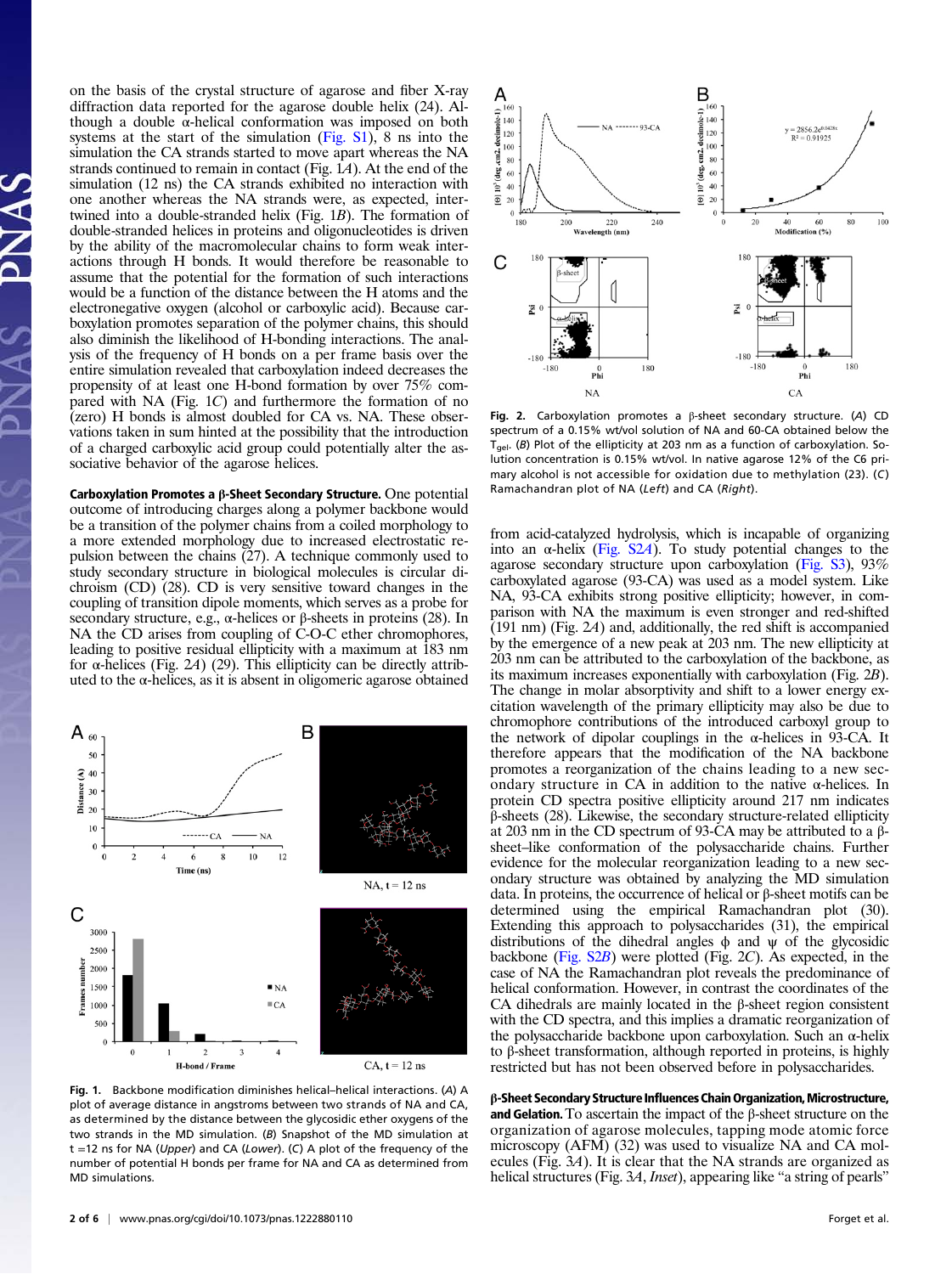

Fig. 3. β-Sheet structure influences chain organization, microstructure, and gelation. (A) Tapping mode AFM of single-molecule height (main plot) and phase (Inset) for NA and CA. (B) ESEMs of freeze-dried 2% wt/vol hydrogel of NA and CA. (C) Gelation temperature as a function of degree of carboxylation. This was determined on 2% wt/vol hydrogels of NA and CA by following G′ and G″ as a function of temperature. (D) CD spectrum of 0.15% wt/vol solution of 93-CA below T<sub>gel</sub> (5 °C) and above T<sub>gel</sub> (90 °C).

(Fig. 3A, Left). At 28% carboxylation (28-CA), the helical organization appears slightly disrupted and this is consistent with the CD data for 28-CA, where only a small shoulder associated with the ellipticity at 203 nm is observed. However, increasing carboxylation  $(60\%, 60\text{-CA};$  and  $93\%, 93\text{-CA}$  results in the complete reorganization of fibers into disk-shaped structures that appear to have some residual helical motifs. Interestingly, fibers of soluble amyloid-β (Αβ), peptide fibrils that possess mixed β-sheet structures, also form circular globules, like those observed in the 60-CA and the 93-CA (33, 34). Because the molecular mass of agarose after oxidation  $\hat{M}_n$ , 88–94 kDa; polydispersity index (PDI), 2.14–2.23] is virtually identical to that of NA  $(M_n, 95 \text{ kDa}; \text{PDI}, 2.99-3.12)$  ([Fig.](http://www.pnas.org/lookup/suppl/doi:10.1073/pnas.1222880110/-/DCSupplemental/pnas.201222880SI.pdf?targetid=nameddest=SF4) [S4](http://www.pnas.org/lookup/suppl/doi:10.1073/pnas.1222880110/-/DCSupplemental/pnas.201222880SI.pdf?targetid=nameddest=SF4)A), its contribution to the observed structural changes can be ruled out. The visual evidence is compelling and consistent with the CD data and the Ramachandran plot predictions, and they all point to the presence of a unique secondary structure in CA. Although the exact mechanism that drives the molecular reorganization of helix into β-sheet is not fully understood, one could postulate a prominent role for reduced H bonding and increased electrostatic repulsion between chains upon carboxylation, which, in sum, may promote more hydrophobic interactions leading to hitherto unknown interactions between agarose molecules.

In proteins, changes to secondary structure can alter protein folding (tertiary structure) in a manner that favors aggregation. In fact, soluble Aβ has a disordered structure; however, aggregates of Aβ have a significant amount of β-sheet structure (35). If the paradigm for structure evolution is conserved between polysaccharides and proteins, then one might expect that the switch from α-helix to β-sheet could also impact the supramolecular assembly of the agarose molecules and hence the microstructure of the gel. To determine whether this indeed occurs and to what extent, the interior of freeze-dried 2% wt/vol hydrogels was characterized using environmental scanning electron microscopy (ESEM). Whereas the microstructure of the NA gel was composed of tufts of disordered fibers, microstructures of the CA gel bear no resemblance to NA and reveal an astonishing

transformation in the organization of agarose fibers, with increasing carboxylation (Fig. 3B). Even at a low degree of carboxylation (28%), the fibers are organized into ridge-like structures, composed of high-aspect ratio cells that appear to have some periodicity. Increasing the carboxylation to 60% further enhanced this organization, wherein disk-shaped motifs appear to fuse to one another in columnar strands organized into lamellae. At 93% carboxylation, the fiber organization appears to have undergone a fundamental change, resulting in sheet-like structures composed of highly oriented ribbons. Because 93-CA chains are organized into disk-shaped structures, their assembly into sheets would require an unraveling followed by lateral stacking. There is precedence for such a process in the literature. It has been shown that the transformation of Aβ42 disk-shaped oligomers into fibrils involves organization of the peptide strands within these oligomers into β-sheets (36). To the best of our knowledge, this is a unique report of the switching of the threedimensional (3D) structure of a polymer hydrogel from a random organization of fibers to a lamellar structure.

As described earlier, the gelation of NA involves association of α-helices through H bonding mediated by the C6 primary hydroxyl group. Because carboxylation modifies helical interactions, it may also impose changes to the physicochemical characteristics of CA gels. The gelation behavior of agarose shows a hysteresis in that the melting temperature of the gel  $(T_m, >80 \degree C)$  is significantly higher than the gelation temperature (T<sub>gel</sub> ~ 40 °C) (23). This is expected, as the formation of the gel requires H bonding, which is more likely to occur as the entropy of the system is reduced. A key prediction of the MD simulation is that CA chains have markedly diminished associative tendencies, resulting in lower H-bond formation ([Fig. S4](http://www.pnas.org/lookup/suppl/doi:10.1073/pnas.1222880110/-/DCSupplemental/pnas.201222880SI.pdf?targetid=nameddest=SF4)B). One implication of this prediction is lowering of the gelation temperature, as promotion of H bonding would require lower kinetic energy. In fact, the complete carboxylation of agarose results in the lowering of the  $T_{gel}$  to below 10 °C (i.e.,  $\delta = -30$  °C) over agarose, with intermediate carboxylation yielding intermediate  $T_{gel}$  (Fig. 3C and [Fig. S5](http://www.pnas.org/lookup/suppl/doi:10.1073/pnas.1222880110/-/DCSupplemental/pnas.201222880SI.pdf?targetid=nameddest=SF5)A). The lower gelation temperature is highly desirable for cell encapsulation and tissue regeneration applications, as activation of heat-shock proteins can be avoided (37). Concrete proof for the direct involvement of the β-sheet in the gelation of the CA gels was obtained by following the CD spectrum of 93-CA (fully carboxylated agarose) as a function of temperature. The CD spectrum of the 93-CA gel above its  $T_m$  shows a complete abolishment of the ellipticity at  $203$  nm associated with the  $\beta$ -sheet structure and additionally a further red shift of the ellipticity at 199 nm in comparison with the gel at 5  $\degree$ C (Fig. 3D). This provides strong evidence that in CA the new β-sheet organization is responsible not only for the physical cross-linking of the gel but also for the dominant associative interaction between the polysaccharide chains.

Mechanism of Gelation of CA. On the basis of the observations at hand a mechanism for the gelation of CA is put forth involving the following four steps:  $(i)$  reorganization of the polymer backbone due to disruption of helices, resulting in α-helix to β-sheet switch; (ii) followed by aggregation of polymer chains through  $\beta$ -sheet motifs; (iii) elongation of these aggregates into high-aspect ratio structures; and  $(iv)$  the assembly of these high-aspect ratio structures in higher lamellar sheets [\(Fig. S6\)](http://www.pnas.org/lookup/suppl/doi:10.1073/pnas.1222880110/-/DCSupplemental/pnas.201222880SI.pdf?targetid=nameddest=SF6).

α-Helix to β-Sheet Reorganization of the Polymer Backbone Enables Tailoring of Modulus of Gels. Cross-links are often described as knots or entanglements of two and more chains. Because the gelation in both NA and CA can be attributed to association of secondary structure of a specific conformation, the cross-links can be imagined as assimilation of these secondary structures into soft spheres, and its formation can be likened to the growth of nanoparticles through phase inversion. These highly specific associative processes can manifest in dilute solutions as aggregates. The size, polydispersity (PD), and zeta potential (ζ) of aggregates that are spontaneously formed in dilute solutions of NA and CA were determined using dynamic light scattering. The average size of aggregates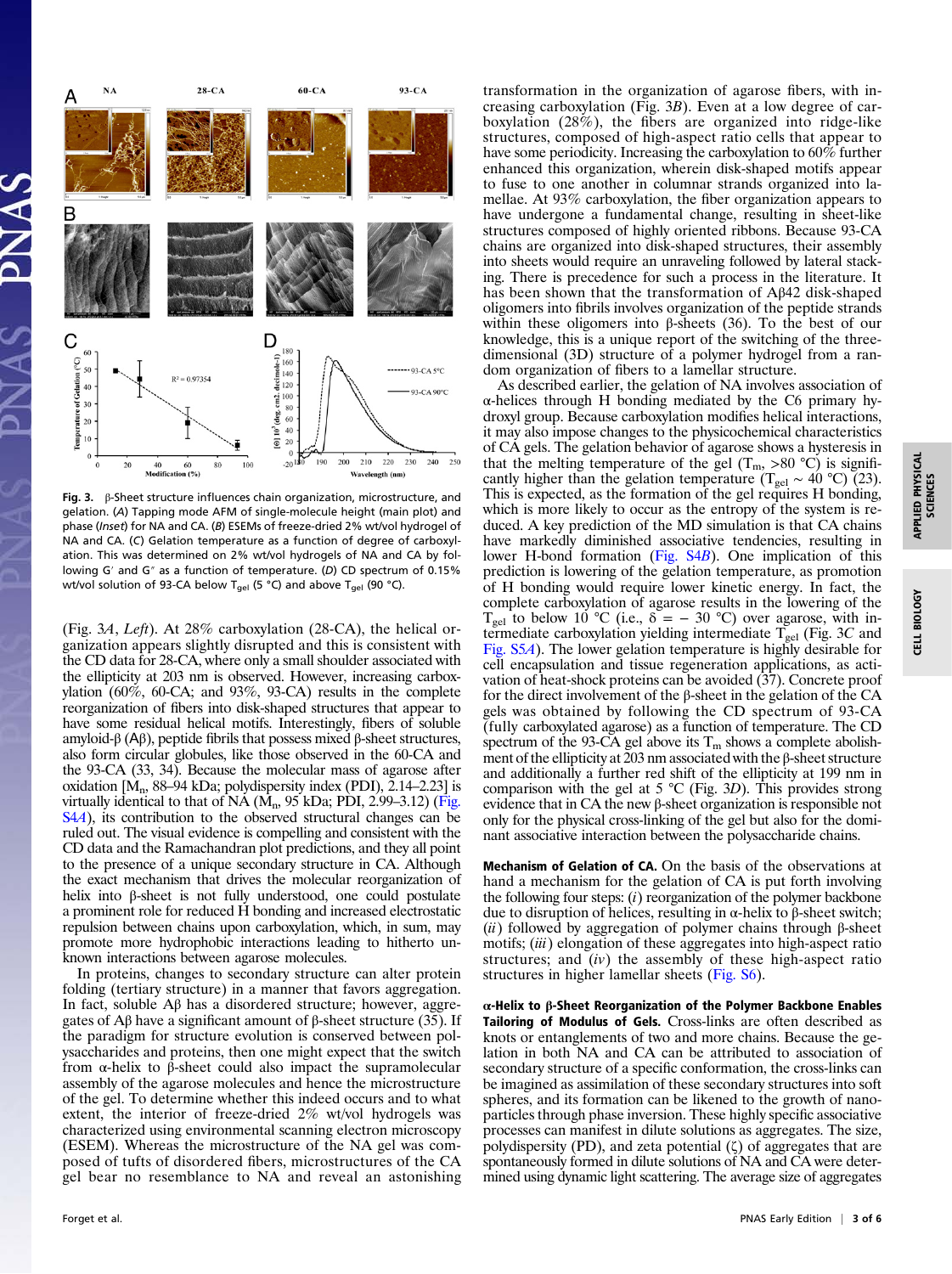formed in NA solution  $(0.15\% \text{ wt/vol})$  was  $1.09 \mu \text{m}$ , with a PD of ∼0.6, suggesting a rather heterogeneous associative process. In contrast, the aggregates formed from CA solutions were almost half the size, around 600 nm, and more narrowly dispersed (PD  $~\sim$  0.3), implying a higher homogeneity ([Fig. S7](http://www.pnas.org/lookup/suppl/doi:10.1073/pnas.1222880110/-/DCSupplemental/pnas.201222880SI.pdf?targetid=nameddest=SF7)A). In fact, the changes to the size of the cross-links manifest themselves as a loss of turbidity in the gels, which is concomitant with increased carboxylation ([Fig. S7](http://www.pnas.org/lookup/suppl/doi:10.1073/pnas.1222880110/-/DCSupplemental/pnas.201222880SI.pdf?targetid=nameddest=SF7)B).

Assuming that these aggregates represent the origins of physical cross-linking, then their charge characteristics will influence their crystallization into a gel network. Although aggregates of NA have only a slightly negative ζ (−5 mV), ζ of the CA aggregate becomes increasingly negative (maximum  $-27$  mV, Fig.  $\overline{STC}$ ). On the basis of the colloidal crystallization theory one would expect that increasing surface charge would favor a more highly organized structure (38) but a much looser association due to electrostatic repulsion (39), thereby resulting in gels with a very well-defined microstructure, but that are physically weaker. Rheology studies reveal that this is indeed the case, with CA gels having lower G′ and G′′ in comparison with NA. A typical rheology curve of storage (G′) and loss (G′′) modulus as a function of angular frequency for NA and 60-CA is shown in Fig. 4A. The reduction in G′ is consistent with the predictions from the MD simulations, as a lower tendency for H bonding [\(Fig. S4](http://www.pnas.org/lookup/suppl/doi:10.1073/pnas.1222880110/-/DCSupplemental/pnas.201222880SI.pdf?targetid=nameddest=SF4)B) coupled with an increased charged density along the polysaccharide should lower friction at the molecular level, thereby reducing the shear modulus of the gel (39). More importantly, by varying the degree of carboxylation, the G′ of gels can be tailored independent of the polysaccharide concentration, for example for a 2\% wt/vol gel over four orders of magnitude (from  $3.6 \times 10^4$  Pa to 6 Pa), spanning the entire range of soft tissues found in the mammalian anatomy (40), and over a slightly reduced range of G<sup>'</sup> for a  $4\%$  wt/vol gel (Fig. 4B). The origin of the changes to G' can be exclusively attributed to the new secondary structure as both NA and CA have identical molecular weights and PDI [\(Fig. S4](http://www.pnas.org/lookup/suppl/doi:10.1073/pnas.1222880110/-/DCSupplemental/pnas.201222880SI.pdf?targetid=nameddest=SF4)A).

Carboxylation—A General Strategy for Transformation of Secondary Structure of Helical Polysaccharides. The ability to influence secondary structure of polysaccharides via carboxylation is not limited to agarose but can also be demonstrated in κ-carrageenan, a polysaccharide that, like agarose, also organizes into helical structures. Carboxylation of the primary alcohol at C6 position of sulfated D-galactose in κ-carrageenan results in changes to the CD spectrum that are identical to those in agarose [\(Fig. S8](http://www.pnas.org/lookup/suppl/doi:10.1073/pnas.1222880110/-/DCSupplemental/pnas.201222880SI.pdf?targetid=nameddest=SF8)A). Upon carboxylation, the negative residual ellipticity of κ-carrageenan β-helices undergoes a red shift from 183 nm to 189 nm, which is again accompanied by a new residual ellipticity with a maximum at 203 nm. The opposite sign of these two spectral features clearly demonstrates the coexistence of two secondary structural elements, β-helix and β-sheet, in a single polysaccharide. Furthermore, AFM images reveal that carboxylation of κ-carrageenan promotes the transition of polymer fibers from helical to disk-shaped assemblies as observed in CA [\(Fig.](http://www.pnas.org/lookup/suppl/doi:10.1073/pnas.1222880110/-/DCSupplemental/pnas.201222880SI.pdf?targetid=nameddest=SF8) [S8](http://www.pnas.org/lookup/suppl/doi:10.1073/pnas.1222880110/-/DCSupplemental/pnas.201222880SI.pdf?targetid=nameddest=SF8)B). Even more remarkable is that the switch from helices to β-sheets, like in the case of agarose, induces reorganization of the microstructure of the freeze-dried gels from fibrous (unmodified κ-carrageenan, KC) to a high-ordered lamellar structure (carboxylated κ-carrageenan, CKC) [\(Fig. S8](http://www.pnas.org/lookup/suppl/doi:10.1073/pnas.1222880110/-/DCSupplemental/pnas.201222880SI.pdf?targetid=nameddest=SF8)C). If the organization of polymer fibers in carboxylated κ-carrageenan is indeed driven by the association of β-sheets, like in CA, then one would predict a lower modulus for carboxylated κ-carrageenan in comparison with κ-carrageenan. Indeed, the G′ for carboxylated κ-carrageenan is three orders of magnitude lower than that for κ-carrageenan [\(Fig. S8](http://www.pnas.org/lookup/suppl/doi:10.1073/pnas.1222880110/-/DCSupplemental/pnas.201222880SI.pdf?targetid=nameddest=SF8)D). On the basis of these observations, this result might provide a general approach for altering secondary structure  $\alpha$ -helical polysaccharides.

CA60 Gels Promote Human Umbilical Vein Endothelial Cell Organization into Lumens. The organization of cells into tissue-like structures involves a complex interplay between the soluble signals and those originating from the ECM (matrix stiffness, cell–ECM binding motifs, bound growth factors). Because stiffness of a biomaterial has been shown to impact stem cell lineage choices (1) and the metastasis of cancer cells (41), we envisage that these injectable CA gels with tunable mechanical and structural properties would be highly desirable for cell delivery and as a clinically translatable system for controlled tissue morphogenesis.

Vascularization is critical for the survival of cells and necessary for the transport of signaling molecules to aid in regeneration. Vasculogenesis, as it pertains to in vitro studies, is the formation of lumens from dispersed endothelial cells (ECs), and it differs from angiogenesis where ECs sprout from an existing blood vessel or an EC monolayer (42). It is well established that during vascular lumen morphogenesis, i.e., the formation of arteriolelike structures, cell–cell contacts and mural (support) cells play a vital role. To identify the factors that influence EC organization, several in vitro models have been established, including collagen gel, fibrin gel, and matrigel (43–46). These studies have revealed that arginine–glycine–aspartic acid (RGD) integrin binding sequence and soluble signals such as vascular endothelial growth factor (VEGF) and fibroblast growth factor-2 (FGF-2) are essential and that the mechanical aspects of the gel impact the formation of EC networks (43–46). Nevertheless, the factors that impact the organization of multiple ECs in freestanding tubular structures are not fully understood. Because vasculogenesis primarily occurs during embryonic development when ECM is immature, we attempted to recreate matrix and cues representing early development by screening the impact of the gel modulus and bound and soluble signals on human umbilical vein endothelial cell (HUVEC) organization. Our hypothesis was that the immediate cellular environment must have a critical role in how soluble and bound signals are perceived by ECs. To investigate this premise further we studied the organization of HUVECs in CA gels of two moduli, 0.02 kPa (CA60) and 1 kPa (CA28), by systematically altering three parameters: basement membrane proteins  $(\pm 0.01\%$  wt/vol Matrigel), cell-binding motif  $(\pm \text{RGD})$  [\(Fig. S5](http://www.pnas.org/lookup/suppl/doi:10.1073/pnas.1222880110/-/DCSupplemental/pnas.201222880SI.pdf?targetid=nameddest=SF5)) B [and](http://www.pnas.org/lookup/suppl/doi:10.1073/pnas.1222880110/-/DCSupplemental/pnas.201222880SI.pdf?targetid=nameddest=SF5) C), and soluble signals  $[\pm VEGF, FGF, and Phorbol 12$ myristate 13-acetate (PMA)] [\(Table S1\)](http://www.pnas.org/lookup/suppl/doi:10.1073/pnas.1222880110/-/DCSupplemental/pnas.201222880SI.pdf?targetid=nameddest=ST1). In comparison, HUVECs were also cultured in fibrin gel and collagen gel supplemented with 0.01% Matrigel and soluble signals and in Matrigel supplemented with soluble signals.

The organization of HUVECs into lumens can be categorized into four types as shown in Fig. 5A. Phase contrast images of HUVECs in the various gel environments are shown in [Fig. S9.](http://www.pnas.org/lookup/suppl/doi:10.1073/pnas.1222880110/-/DCSupplemental/pnas.201222880SI.pdf?targetid=nameddest=SF9) In general, the organization of HUVECs in fibrin and collagen gels involved one to two cells and exhibited characteristics of type I and type II lumens (Fig. 5B). However, in contrast, HUVECs in



Fig. 4.  $\alpha$ -Helix to  $\beta$ -sheet reorganization of the polymer backbone enables tailoring of modulus of gels. (A) Comparison of rheological behavior of NA and 60-CA. Carboxylation results in the reduction of both shear (G′) and storage (G″) modulus. (B) G′ as a function of degree of carboxylation and polymer concentration. G′ in CA can be tailored over four orders of magnitude independently of polymer concentration.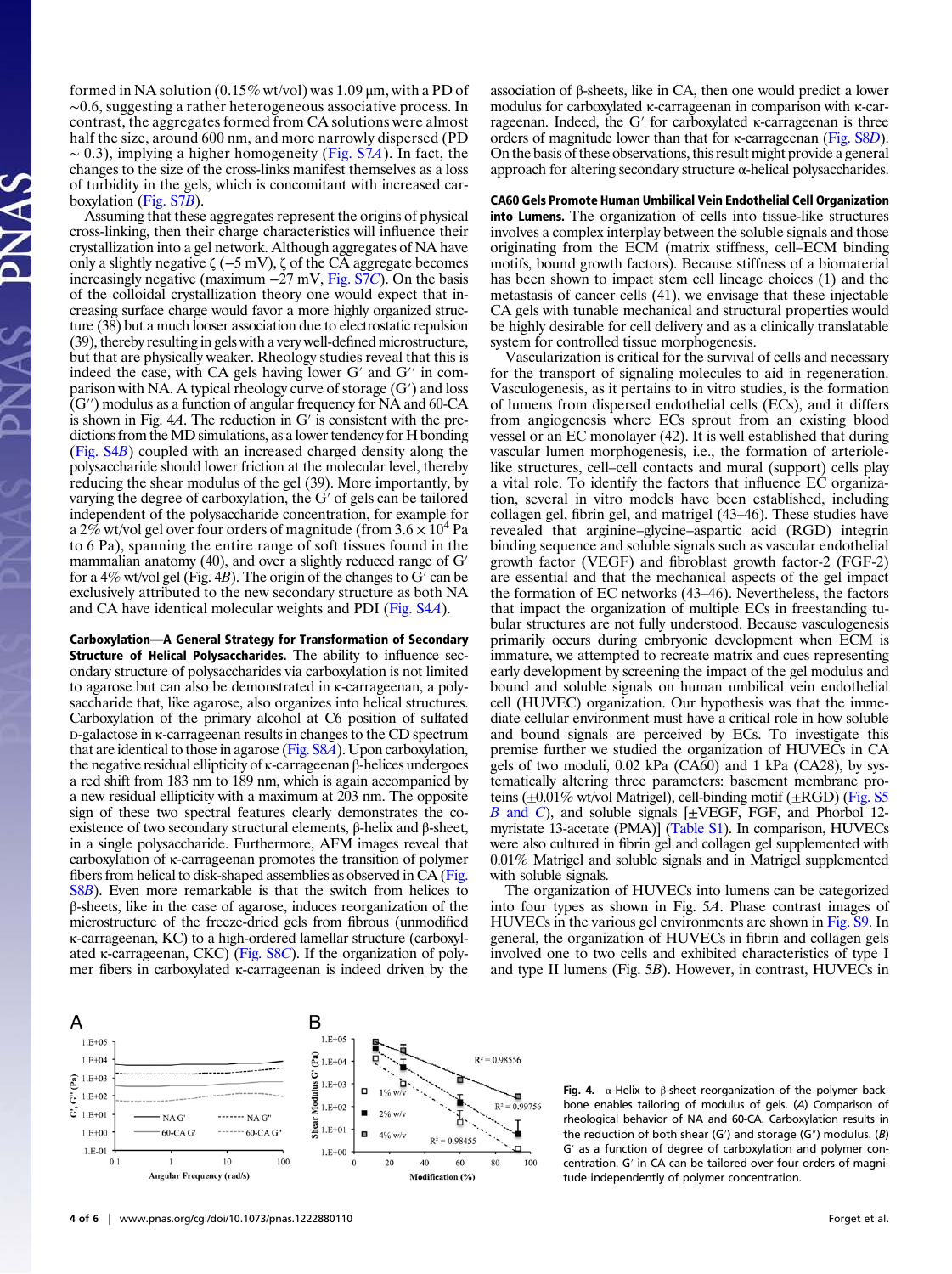

Fig. 5. Carboxylated agarose gels are provasculogenic in vitro. (A) HUVEC lumen morphology in gels. The organization of HUVECs into 2D lumens (L) can be categorized into four types: oval structures composed of a single cell, type I; elliptical structures composed of two cells, type II; circular structures composed of two to four cells, type III; and circular structures composed of more than four cells, type IV. Blue, DAPI nuclear stain; green, F-Actin. (Scale bar: 10 μm.) The color-coded bars at the bottom span morphologies typically observed under the various conditions. (B) Scatter plot of diameter and cell numbers associated with lumens. It is clear that the lumens observed in CA60 gels supplemented with Matrigel and GF are primarily composed of more than four cells and 50–100 μm in diameter. Note that data points from fibrin gel under both conditions (+GF and +Matrigel/+ GF) overlap significantly. (C) Large-scale organization of HUVECs. HUVECs are organized into lumens over 100 μm in height in CA68 gels. This represented a >50% increase in comparison with collagen (+Matrigel/+GF and + GF) and over an order of magnitude greater in comparison with fibrin. Asterisks represent statistical significance compared with CA60 gel (\*P < 0.05, \*\*\*P < 0.001). (D–F) Apical–basal polarization of HUVECs in CA60 gels. Visualization of human PODXL and COL4 was carried out using fluorescent immunohistochemisty: COL4 (green) (D), PODXL (red) (E), merged image (F). Blue, DAPI nuclear stain. (Scale bar, 10 μm.) (G) mRNA expression level of key provasculogenic markers in HUVECs. The expression of PODXL and NID2 in HUVECs in CA60 gels supplemented with Matrigel/GF was notably higher than expression of those in fibrin and collagen gels supplemented with Matrigel/GF and Matrigel supplemented with GF. This is consistent with the ability of HUVECs to undergo apical–basal polarization in CA60 gels. (Scale bar: 10 μm.)

CA60 modified with RGD and supplemented with basement membrane proteins and soluble signals showed type III and type IV structures, with more than three HUVECs participating in the formation of the lumens (Fig. 5B). Interestingly, no such organization was observed in the CA60 gels in the absence of RGD, basement membrane proteins, and soluble factors ([Table S1\)](http://www.pnas.org/lookup/suppl/doi:10.1073/pnas.1222880110/-/DCSupplemental/pnas.201222880SI.pdf?targetid=nameddest=ST1).

Analysis of the frequency and structural characteristics (diameter and length) of the lumens revealed significant differences. In general more lumens were observed in CA60 gels in comparison with both fibrin and collagen gels (Fig. 5B). Furthermore, despite higher cell numbers per lumen the diameters of lumens formed in the CA60 gels were quite homogeneous at around 50–100 μm. However, more heterogeneity was observed in collagen and fibrin gels (Fig. 5B). Another significant observation was that HUVECs in CA60 gels could organize into freestanding, hollow, tubular structures over 100 μm in length, resembling arterioles (Fig. 5C, [Fig. S10](http://www.pnas.org/lookup/suppl/doi:10.1073/pnas.1222880110/-/DCSupplemental/pnas.201222880SI.pdf?targetid=nameddest=SF10) slices, and [Movie S1\)](http://www.pnas.org/lookup/suppl/doi:10.1073/pnas.1222880110/-/DCSupplemental/sm01.avi). In contrast, the average length of such structures was about 50% smaller in collagen gels and an order of magnitude lower in fibrin gels (Fig. 5C and [Figs.](http://www.pnas.org/lookup/suppl/doi:10.1073/pnas.1222880110/-/DCSupplemental/pnas.201222880SI.pdf?targetid=nameddest=SF11) [S11](http://www.pnas.org/lookup/suppl/doi:10.1073/pnas.1222880110/-/DCSupplemental/pnas.201222880SI.pdf?targetid=nameddest=SF11)–[S13\)](http://www.pnas.org/lookup/suppl/doi:10.1073/pnas.1222880110/-/DCSupplemental/pnas.201222880SI.pdf?targetid=nameddest=SF13). This maybe attributed to the observed differences in the polarization potential of HUVECs as discussed below.

HUVECs Undergo Polarization in CA60 Gels. Apical–basal polarization of ECs is a critical step in the formation of stable blood vessels (47). Immunofluorescent staining against human podocalyxin (PODXL) and type-4 collagen (COL4A1) revealed apical and basal localization of PODXL and COL4A1, respectively, in HUVECs in CA60 gels, suggesting that they had undergone apical–basal polarization (Fig.  $5 D$  and E). In comparison, HUVECs in fibrin and collagen gels did not stain for human PODXL and COL4A1. This is consistent with the down-regulation at the mRNA level of PODXL and NID2, both of which are necessary for lumen expansion and maturation, in both collagen and fibrin gels in comparison with CA60 (Fig. 5G). It is noteworthy that the lumens appear to originate from a cluster of HUVECs that are already polarized, i.e., show apical localization of PODXL. This is in accordance with literature reports that vascular lumen morphogenesis requires the polarization of an EC cluster (three to five cells), which involves the recruitment of PODXL at the apical surface, which then initiates lumen expansion (47). A factor that might contribute to the formation of HUVEC clusters is the superior proliferation of the HUVECs in the CA60-RGD–modified gel, which is twofold greater than under expansion conditions on tissue culture plastic  $(Fig. S14)$  $(Fig. S14)$ . Interestingly, the incorporation of basement membrane proteins, i.e., Matrigel, had no effect on lumen length in fibrin gels and provided only a marginal increase in collagen gels (Fig. 5C) and this was also consistent with the lack of appreciable changes to the expression of key vasculogenesis markers at the mRNA level [\(Table S2](http://www.pnas.org/lookup/suppl/doi:10.1073/pnas.1222880110/-/DCSupplemental/pnas.201222880SI.pdf?targetid=nameddest=ST2), [Fig. S15](http://www.pnas.org/lookup/suppl/doi:10.1073/pnas.1222880110/-/DCSupplemental/pnas.201222880SI.pdf?targetid=nameddest=SF15)A). This implies that the observed organization of HUVECs into lumens in CA60 gels cannot be attributed solely to the presence of growth factors and basement membrane proteins because HUVECs in Matrigel while staining positive for PODXL and COL4 do not shown apical/ basal localization and also do not organize into lumens [\(Fig. S16](http://www.pnas.org/lookup/suppl/doi:10.1073/pnas.1222880110/-/DCSupplemental/pnas.201222880SI.pdf?targetid=nameddest=SF16)). A noteworthy observation is that HUVECs in the CA28 gels, although showing comparable expression levels of the provasculogenic markers in comparison with HUVECs in CA60 gels at the mRNA level [\(Fig. S15](http://www.pnas.org/lookup/suppl/doi:10.1073/pnas.1222880110/-/DCSupplemental/pnas.201222880SI.pdf?targetid=nameddest=SF15)B), however, remain dispersed and fail to organize [\(Fig. S9](http://www.pnas.org/lookup/suppl/doi:10.1073/pnas.1222880110/-/DCSupplemental/pnas.201222880SI.pdf?targetid=nameddest=SF9)), thus suggesting a role for biophysical variables.

Several mechanisms might contribute to the provasculogenic characteristics of the low-modulus CA gels. In biological gels such as fibrin and collagen, proteolytic degradation of the matrix by membrane-type matrix metalloproteinases is necessary and critical, as it paves the way for the migration and organization of the ECs (43). Because CA cannot undergo proteolytic degradation, the role of matrix degradation in the organization of HUVECs in CA gels can be ruled out. However, it is possible that the stiffness and the chemistry of the gel can modulate the organization and affinity of ECM components and soluble signals. Because the stiffness of fibrin and collagen gels is similar to that of CA60 ([Table S3](http://www.pnas.org/lookup/suppl/doi:10.1073/pnas.1222880110/-/DCSupplemental/pnas.201222880SI.pdf?targetid=nameddest=ST3)), this suggests that the origin of the provasculogenic nature of CA60 may lie in its unique physicochemical properties (backbone charge and secondary structure) and not solely in its stiffness. Another aspect worth considering is the modulation of HUVEC function by the CA gel through a mechanobiology paradigm. This would require mechanical coupling between the gel matrix and the cell through the RGD